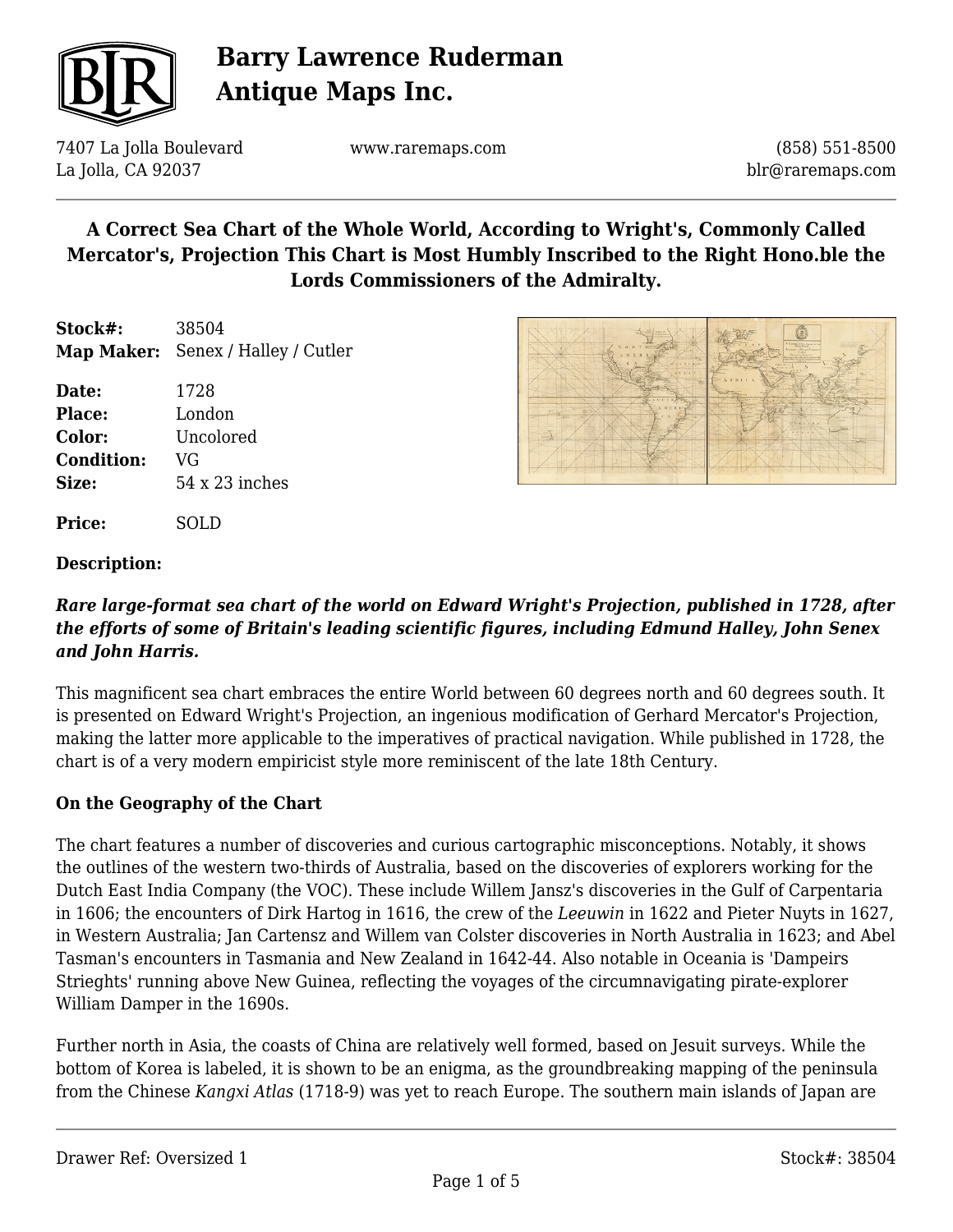

7407 La Jolla Boulevard La Jolla, CA 92037

www.raremaps.com

(858) 551-8500 blr@raremaps.com

## **A Correct Sea Chart of the Whole World, According to Wright's, Commonly Called Mercator's, Projection This Chart is Most Humbly Inscribed to the Right Hono.ble the Lords Commissioners of the Admiralty.**

relatively well formed, however Hokkaido ('Yedso') and the Kurile Islands (Company's Land) are vaguely and only partially delineated, after the discoveries of Maarten de Vries in 1643. A related annotation on the chart questions whether 'Yedso' is an island or part of mainland Asia, a query that would not be answered until the voyages of the Comte de la Perouse in 1787. Further to the northwest, the chart is left entirely blank.

The coasts of India, Arabia and Africa are very well formed, based on extensive navigational experience and innumerable surveys conducted by the Portuguese and the Dutch. Notably, 'I.[le] St. Mary' on Madagascar was then the pirate capital of the world and a place to be avoided by most 'legitimate' mariners. The Caspian Sea still maintains the archaic egg-like shape it had on maps until Carl van Velden's 1719-21 surveys first appeared on printed map in the early 1730s.

Turning to North America, the east coast is quite well conveyed, save that Newfoundland is too narrow, owing to confused longitudinal readings on the part of many mapmakers. Hudson's Bay reflects the recent charts drafted for the Hudson's Bay Company. To the west, California is portrayed as a massive island, in the manner of Abraham Goos's famous 1666 chart but to the north, the map is silent.

### **On the Style of the Chart**

One of the most distinctive and important aspects of the map is its arresting, clean and clear style. Upon first glance (before analyzing the geography), one could be forgiven for mistaking the map as dating from the late 18th Century and not 1728. The overall picture is one of restrained elegance, free from any superfluous adornment yet with high quality engraving, attractively rendered. The emphasis is on visual clarity and scientific accuracy, unencumbered by distractions.

Far from being a mere artistic conceit, this emerging style had strong philosophical and cultural motivations. First, many 17th Century sea charts were heavy on artistic embellishments and were often lavishly colored. While some aimed to be accurate practical guides for mariners, this was often not the case, as chartmakers vied to make their charts as visually enticing as possible in order to appeal to clients, sometimes at the expense of utilitarian concerns. Charts would often show conjectural shorelines or features in an effort to fill negative space and to make the composition look complete and authoritative. They also included embellishments, such as sea monsters and outsized ships that, while pretty, were useless to mariners.

The ethic of the European Enlightenment, which commenced in the late 17th Century and gradually gathered currency throughout the 18th Century, valued judgments based on scientific observations and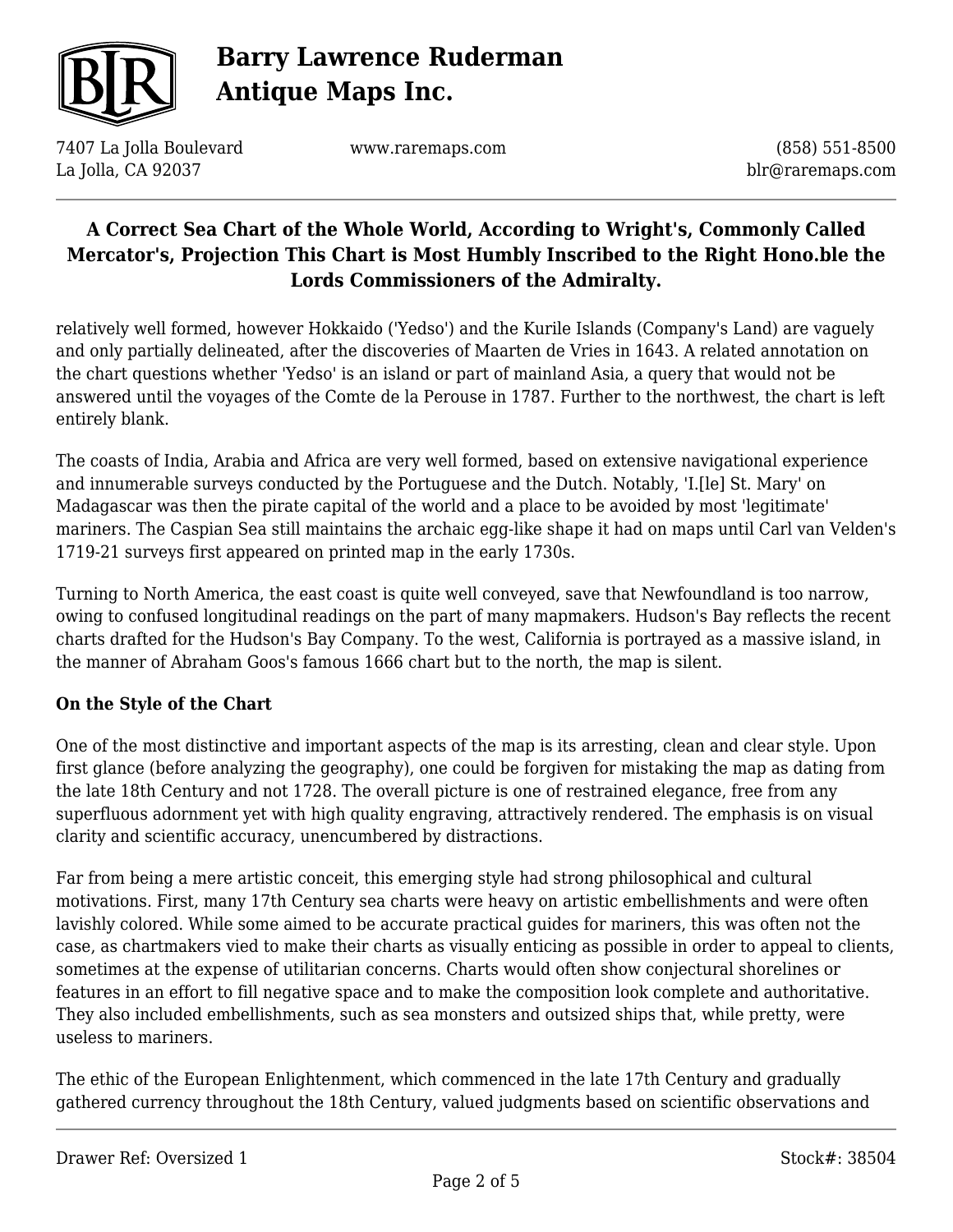

7407 La Jolla Boulevard La Jolla, CA 92037

www.raremaps.com

(858) 551-8500 blr@raremaps.com

## **A Correct Sea Chart of the Whole World, According to Wright's, Commonly Called Mercator's, Projection This Chart is Most Humbly Inscribed to the Right Hono.ble the Lords Commissioners of the Admiralty.**

measurement and rejected constructs based on traditional superstition and rumor. This 'empiricist' philosophy progressively came to dominate cartography during this period.

Specifically, with respect to Great Britain, a catastrophic event caused that nation's intelligentsia to reevaluate their attitude towards navigation and sea charts. In 1707, the entire Royal Navy fleet of Sir Cloudesley Shovell was lost upon running aground on the Isles of Scilly, Cornwall. It was soon determined that the tragedy was due to the fleet's inability to correctly discern longitude at sea and the desultory quality of sea charts. In 1714, Parliament charted the Board of Longitude to award prize money to those that could help solve the challenge of correctly finding true meridians at sea. Moreover, sea charts, based on conjecture and with visually distracting ornamentation precipitously fell out of fashion. In this respect, while the present chart includes some cartographic misconceptions (like 'California as an Island'), it generally exercises a high degree of caution and leaves areas that are unexplored blank.

Moreover, these elements dovetailed nicely with the new trends of architecture and art in Britain. Since the ascension of the House of Hanover, the British throne in 1714, the Georgian style emerged which placed emphasis on fine craftsmanship but with clean lines and restrained ornamentation.

While other maps following the 'empiricist' model were produced during the same time, the present chart takes on an exceptionally progressive form, being of a style some decades ahead of its time.

### **On the Projection of the Chart**

The present chart was made on Edward's Wright's Projection, which became highly popular throughout the 17th and 18th Centuries. In 1569, Gerhard Mercator produced a wall map of the world that featured a groundbreaking innovation, in that the graticules of latitude and longitude were evened out to project the globe on a flat surface. This was important, as up to that time mapmakers had experimented with a variety of projections, all of which severely distorted the globe. That being said, Mercator's Projection had a downside, in that it showed the distance between meridians of longitude as being equal everywhere, regardless of the relative degree of latitude. In reality, the distance between the meridians of longitude progressively narrowed as one headed farther from the equator until they merged at the poles. Mercator's Projection thus grossly exaggerated distances in high-latitude regions such as Europe.

Edward Wright (1561-1614) was one of the leading scientific minds of Elizabethan and Jacobean England. He was a mathematics fellow as Cambridge University in 1589, when Queen Elizabeth plucked him out of obscurity, to become the navigator for the Duke of Cumberland's piratical expedition to the Azores. Over the next few years he refined his practical navigational skills as a mariner and came into contact with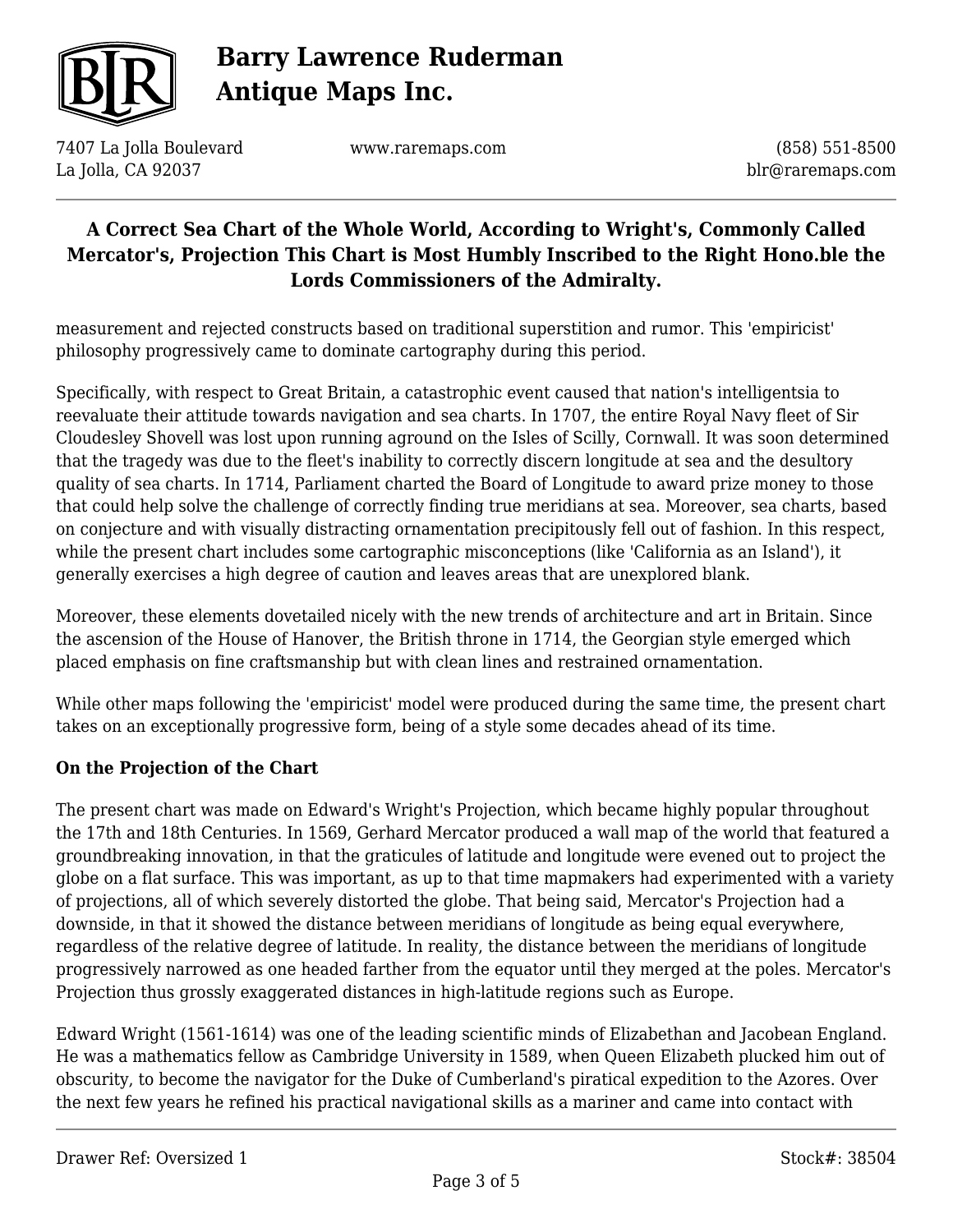

7407 La Jolla Boulevard La Jolla, CA 92037

www.raremaps.com

(858) 551-8500 blr@raremaps.com

## **A Correct Sea Chart of the Whole World, According to Wright's, Commonly Called Mercator's, Projection This Chart is Most Humbly Inscribed to the Right Hono.ble the Lords Commissioners of the Admiralty.**

some of the leading figures of the day, including Sir Francis Drake. He was quickly confronted with the limitations of Mercator's Projection and upon his return to England, he experimented with some of his theories while working with England's first globemaker, Emery Molyneaux.

Wright soon developed a series of mathematical equations, by which mariners could compensate for the narrowing of the distance between the meridians and found that by placing rhumb lines strategically on a chart, based Mercator's Projection, this could allow a mariner to apply these calculations to the chart. Wright's ideas circulated informally in London and were 'pirated' by Jodocus Hondius and first used Wright's Projection on his "Christian Knight Map" (Amsterdam, of 1597).

Wright first published his ideas on reforming projection in his book *Certaine Errors in Navigation* (London, 1599), which was accompanied by a magnificent world chart, Wright's *Chart of the World on Mercator's Projection* (1599), the first large-format world map printed in Britain.

About a century later, Edmund Halley (1656-1742) who was described as "the first versatile thematic cartographer", as well as being a brilliant astronomer and practical scientist, employed Wright's Projection on a number of his own charts, including *A New and Correct Chart shewing the Variations of the Compass…* (1701), the first printed map to employ isogonals (or isolines), depicting the declinations of the compass. Halley suggested some amendments to Wright's Projection, to accord to his experiments with magnetic declination.

### **On the Publication of the Chart**

Halley's ideas were then taken up by John Senex (1678-1740), the Royal Geographer to the King and John Harris, probably the finest mathematical instrument maker in England during the 1720s. They derived the present chart, complete with the best available geography to demonstrate Wright's Projection, as amended by Halley.

The chart became the grandest element of a sea atlas developed by Senex and Harris to compete with Mount & Page's wildly popular *English Pilot* sea series. It was published in the *Atlas Maritimus et commercialis, or A general view of the world*... (London: James and John Knapton et al., 1728) and the present chart appeared as plates 1 and 2 (together forming a single chart).

The present chart is an exceptionally fine and important early example of Enlightenment 'empiricist' cartography at its best. The map is also rare and seldom appears on the market, especially with both halves of the chart present.